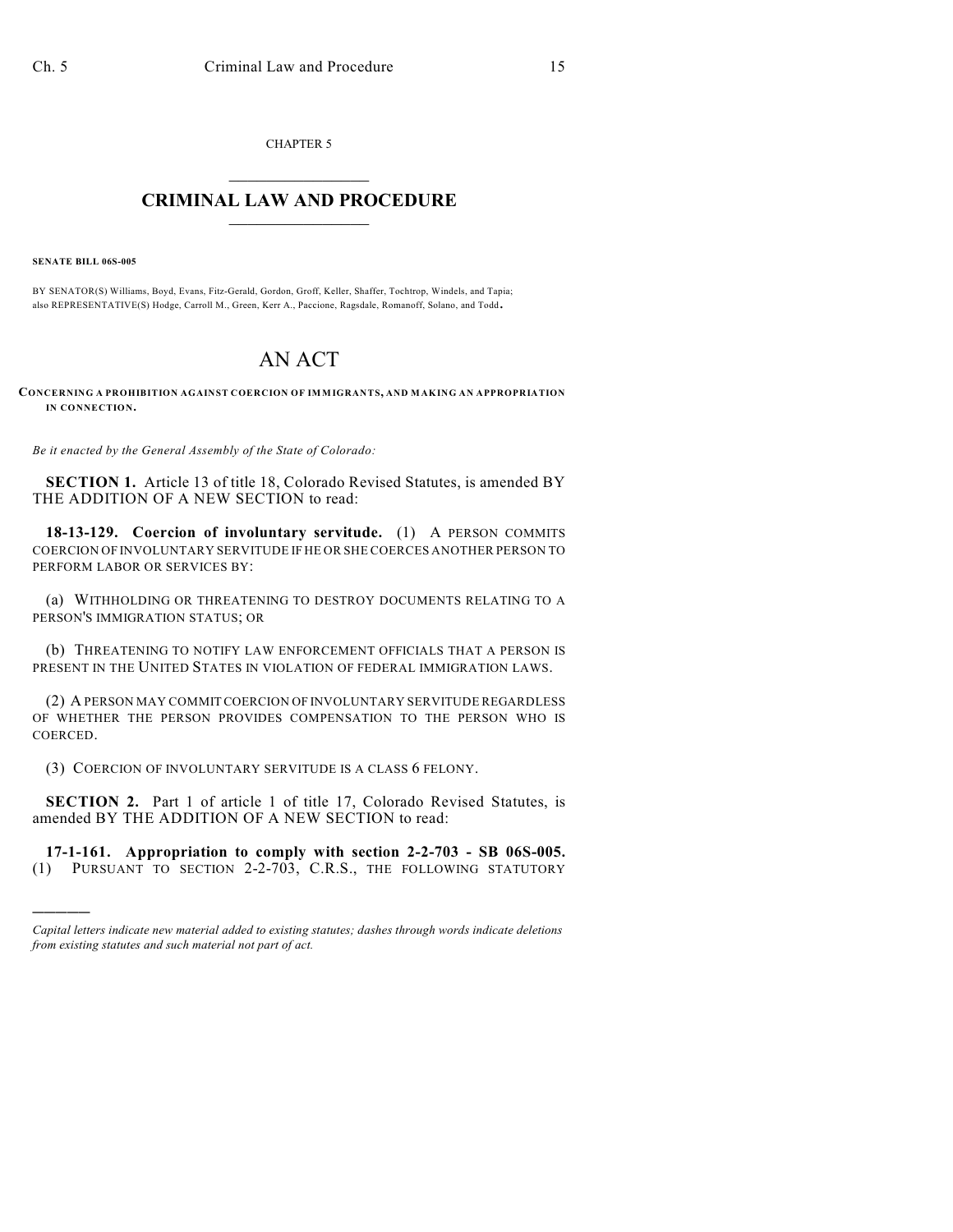APPROPRIATIONS, OR SO MUCH THEREOF AS MAY BE NECESSARY, ARE MADE IN ORDER TO IMPLEMENT S.B. 06S-005, ENACTED AT THE FIRST EXTRAORDINARY SESSION OF THE SIXTY-FIFTH GENERAL ASSEMBLY:

(a) FOR THE FISCAL YEAR BEGINNING JULY 1, 2006, IN ADDITION TO ANY OTHER APPROPRIATION, THERE IS HEREBY APPROPRIATED FROM THE CAPITAL CONSTRUCTION FUND CREATED IN SECTION 24-75-302,C.R.S., TO THE CORRECTIONS EXPANSION RESERVE FUND CREATED IN SECTION 17-1-116, THE SUM OF ONE HUNDRED SEVENTY-FOUR THOUSAND THREE HUNDRED EIGHTY-EIGHT DOLLARS (\$174,388).

(b) (I) FOR THE FISCAL YEAR BEGINNING JULY 1, 2007, IN ADDITION TO ANY OTHER APPROPRIATION, THERE IS HEREBY APPROPRIATED, FROM THE CAPITAL CONSTRUCTION FUND CREATED IN SECTION 24-75-302,C.R.S., TO THE CORRECTIONS EXPANSION RESERVE FUND CREATED IN SECTION 17-1-116, THE SUM OF SEVENTEEN THOUSAND FOUR HUNDRED THIRTY-NINE DOLLARS (\$17,439).

(II) FOR THE FISCAL YEAR BEGINNING JULY 1, 2007, IN ADDITION TO ANY OTHER APPROPRIATION, THERE IS HEREBY APPROPRIATED TO THE DEPARTMENT OF CORRECTIONS, OUT OF ANY MONEYS IN THE GENERAL FUND NOT OTHERWISE APPROPRIATED, THE SUM OF FIFTY-THREE THOUSAND SIX HUNDRED TWENTY-SIX DOLLARS (\$53,626).

(c) FOR THE FISCAL YEAR BEGINNING JULY 1, 2008, IN ADDITION TO ANY OTHER APPROPRIATION, THERE IS HEREBY APPROPRIATED TO THE DEPARTMENT OF CORRECTIONS, OUT OF ANY MONEYS IN THE GENERAL FUND NOT OTHERWISE APPROPRIATED, THE SUM OF FIFTY-EIGHT THOUSAND NINE HUNDRED EIGHTY-NINE DOLLARS (\$58,989).

(d) FOR THE FISCAL YEAR BEGINNING JULY 1, 2009, IN ADDITION TO ANY OTHER APPROPRIATION, THERE IS HEREBY APPROPRIATED TO THE DEPARTMENT OF CORRECTIONS, OUT OF ANY MONEYS IN THE GENERAL FUND NOT OTHERWISE APPROPRIATED, THE SUM OF FIFTY-EIGHT THOUSAND NINE HUNDRED EIGHTY-NINE DOLLARS (\$58,989).

(e) FOR THE FISCAL YEAR BEGINNING JULY 1, 2010, IN ADDITION TO ANY OTHER APPROPRIATION, THERE IS HEREBY APPROPRIATED TO THE DEPARTMENT OF CORRECTIONS, OUT OF ANY MONEYS IN THE GENERAL FUND NOT OTHERWISE APPROPRIATED, THE SUM OF FIFTY-EIGHT THOUSAND NINE HUNDRED EIGHTY-NINE DOLLARS (\$58,989).

**SECTION 3.** 24-75-302 (2) (s) and (2) (t), Colorado Revised Statutes, are amended to read:

**24-75-302. Capital construction fund - capital assessment fees - calculation.** (2) As of July 1, 1988, and July 1 of each year thereafter through July 1, 2010, a sum as specified in this subsection (2) shall accrue to the capital construction fund. The state treasurer and the controller shall transfer such sum out of the general fund and into the capital construction fund as moneys become available in the general fund during the fiscal year beginning on said July 1. Transfers between funds pursuant to this subsection (2) shall not be deemed to be appropriations subject to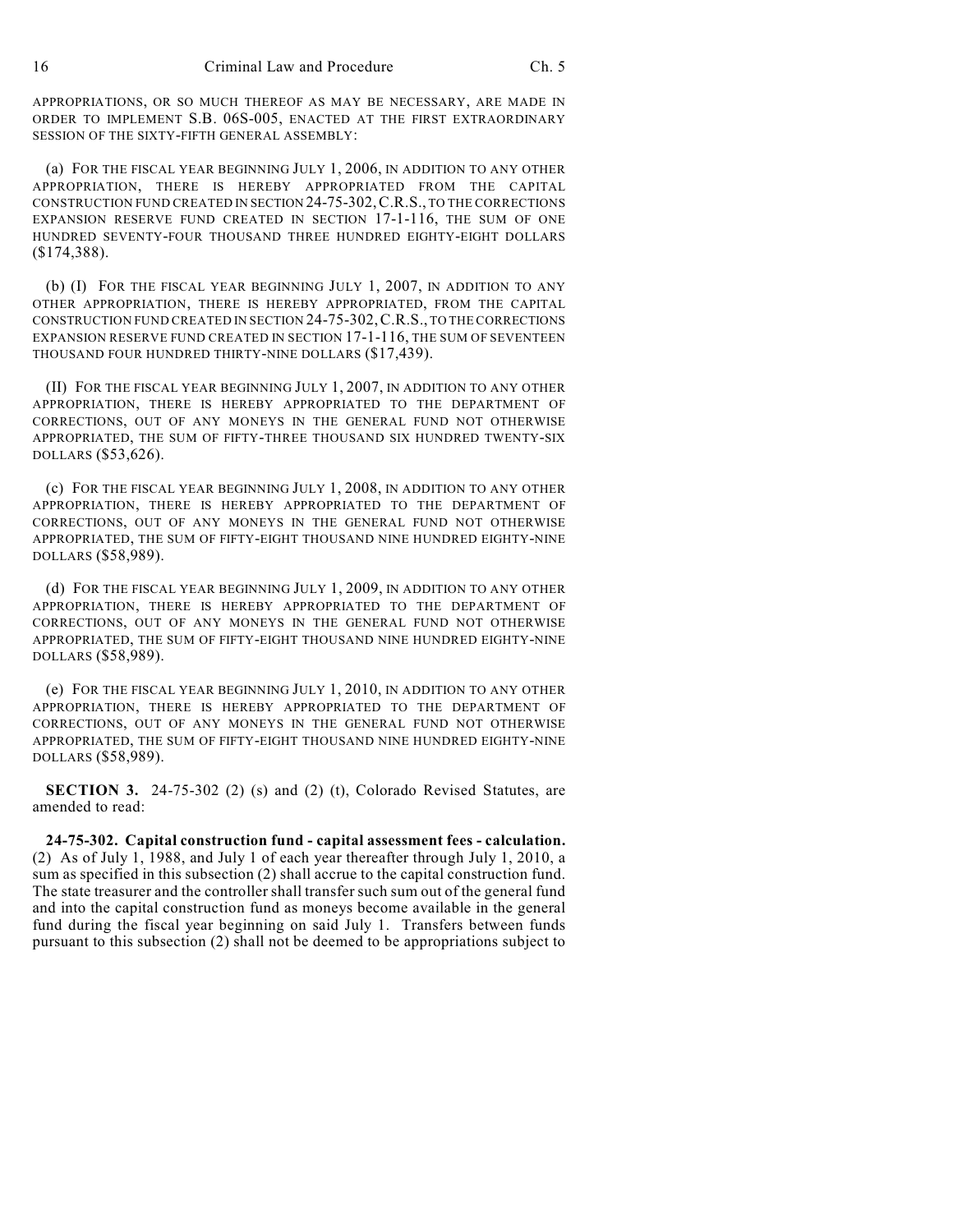the limitations of section 24-75-201.1. The amount which shall accrue pursuant to this subsection (2) shall be as follows:

(s) On July 1, 2006, forty-six million nine hundred forty-four thousand six hundred eighty-seven dollars, plus twenty-two thousand nine hundred twenty-four dollars pursuant to section 3 of H.B. 02S-1006, enacted at the third extraordinary session of the sixty-third general assembly; plus two hundred ninety-one thousand seven hundred sixty-one dollars pursuant to H.B. 03-1004, enacted at the first regular session of the sixty-fourth general assembly; plus one hundred twenty-five thousand forty-one dollars pursuant to H.B. 03-1138, enacted at the first regular session of the sixty-fourth general assembly; plus sixty-nine thousand four hundred sixty-seven dollars pursuant to H.B. 03-1213, enacted at the first regular session of the sixty-fourth general assembly; plus sixty-nine thousand four hundred sixty-seven dollars pursuant to H.B. 03-1317, enacted at the first regular session of the sixty-fourth general assembly; plus ninety thousand three hundred seven dollars pursuant to H.B. 04-1021, enacted at the second regular session of the sixty-fourth general assembly; plus sixty-nine thousand four hundred sixty-seven dollars pursuant to H.B. 04-1016, enacted at the second regular session of the sixty-fourth general assembly; plus fifteen million dollars pursuant to H.B. 06-1373, enacted at the second regular session of the sixty-fifth general assembly; plus one hundred seventy-four thousand three hundred eighty-eight dollars pursuant to S.B. 06-206, enacted at the second regular session of the sixty-fifth general assembly; plus one hundred seventy-four thousand three hundred eighty-eight dollars pursuant to S.B. 06-207, enacted at the second regular session of the sixty-fifth general assembly; plus six hundred ten thousand three hundred fifty-eight dollars pursuant to H.B. 06-1326, enacted at the second regular session of the sixty-fifth general assembly; plus eighty-seven thousand one hundred ninety-four dollars pursuant to H.B. 06-1145, enacted at the second regular session of the sixty-fifth general assembly; plus four hundred thirty-five thousand nine hundred seventy dollars pursuant to H.B. 06-1092, enacted at the second regular session of the sixty-fifth general assembly; plus eighty-seven thousand one hundred ninety-four dollars pursuant to H.B. 06-1151, enacted at the second regular session of the sixty-fifth general assembly; plus five hundred twenty-three thousand one hundred sixty-four dollars pursuant to H.B. 06-1011, enacted at the second regular session of the sixty-fifth general assembly; PLUS ONE HUNDRED SEVENTY-FOUR THOUSAND THREE HUNDRED EIGHTY-EIGHT DOLLARS PURSUANT TO S.B. 06S-005, ENACTED AT THE FIRST EXTRAORDINARY SESSION OF THE SIXTY-FIFTH GENERAL ASSEMBLY;

(t) On July 1, 2007, four hundred sixteen thousand eight hundred two dollars pursuant to H.B. 03-1004, enacted at the first regular session of the sixty-fourth general assembly; plus fifty-five thousand five hundred seventy-four dollars pursuant to H.B. 03-1317, enacted at the first regular session of the sixty-fourth general assembly; plus thirteen thousand eight hundred ninety-three dollars pursuant to H.B. 04-1021, enacted at the second regular session of the sixty-fourth general assembly; plus twenty-two million eight hundred eighty-five thousand three hundred eighty-six dollars pursuant to H.B. 06-1373, enacted at the second regular session of the sixty-fifth general assembly; plus two hundred nine thousand two hundred sixty-six dollars pursuant to S.B. 06-206, enacted at the second regular session of the sixty-fifth general assembly; plus two hundred nine thousand two hundred sixty-six dollars pursuant to S.B. 06-207, enacted at the second regular session of the sixty-fifth general assembly; plus six hundred ten thousand three hundred